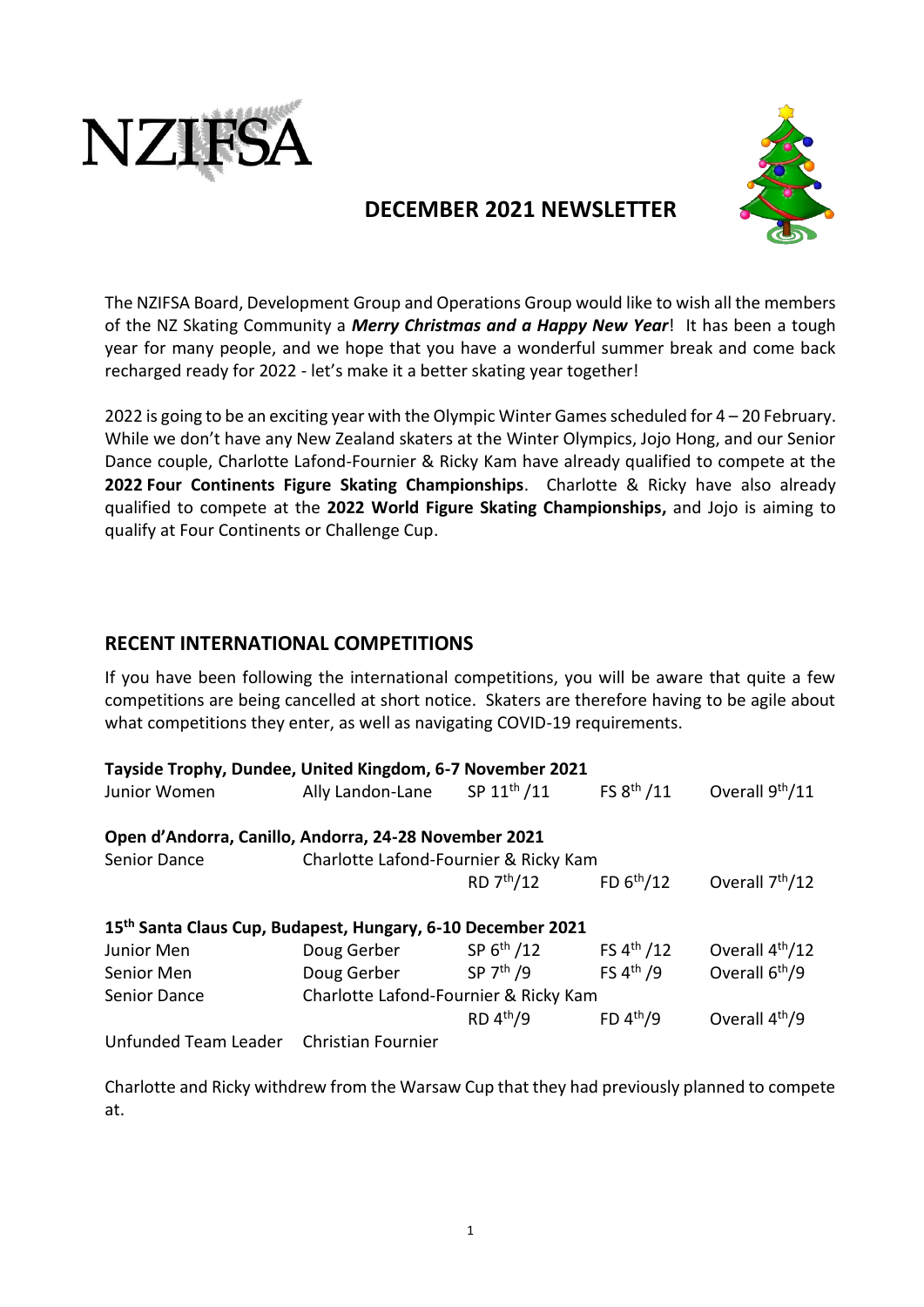# **CONGRATULATIONS DOUG GERBER**

Doug Gerber had headed to Europe to compete in both Junior and Senior. Unfortunately, the Junior and Novice competition at Golden Spin was cancelled with only the Challenger series Senior events being held. In addition, the Open Belarus Cup was postponed. Doug had to change his plans very late in the piece so he could compete Junior and Senior at the Santa Claus Cup in Budapest instead.

This was Doug's first ever international competition and while things didn't go quite as planned, he should be very pleased with how he did. Landing his Triple Axel in competition is certainly something he can be proud of. Doug had been hoping to qualify for Junior Worlds and Four Continents. His TES for Junior was less than 2 points off in the SP and less than 1 point in the FS for qualifying for Junior Worlds. There are limited international competitions between now



and the closing dates for Junior Worlds, but this is something he is looking at. In the Senior event he was less than 4 points off in the SP but made the TES in the FS for Four Continents with a big margin to spare. Unfortunately, there are no other opportunities between now and the closing date for Four Continents to achieve the SP TES. All in all, a really outstanding first international outing that included Doug landing a 3A in competition.

# **UPCOMING INTERNATIONAL COMPETITIONS**

We have skaters planning to attend the following international competitions and look forward to reporting on these.

#### **2022 [Four Continents Figure Skating Championships,](https://en.wikipedia.org/wiki/Four_Continents_Figure_Skating_Championships) Tallinn, Estonia, 18-23 January 2022**

Senior Women Jojo Hong Senior Dance Charlotte Lafond-Fournier & Ricky Kam Grant Howie has been named as Team Leader for this event

**Bavarian Open, Oberstdorf, Germany, 18-23 January 2022** Junior Dance Isabelle Guise & Ethan Alday

**Maria Olszewska Memorial, Lodz, Poland, 26-30 January 2022** Junior Dance Isabelle Guise & Ethan Alday

**Challenge Cup, Tilburg, Netherlands, 24-27 February 2022** Senior Women Jojo Hong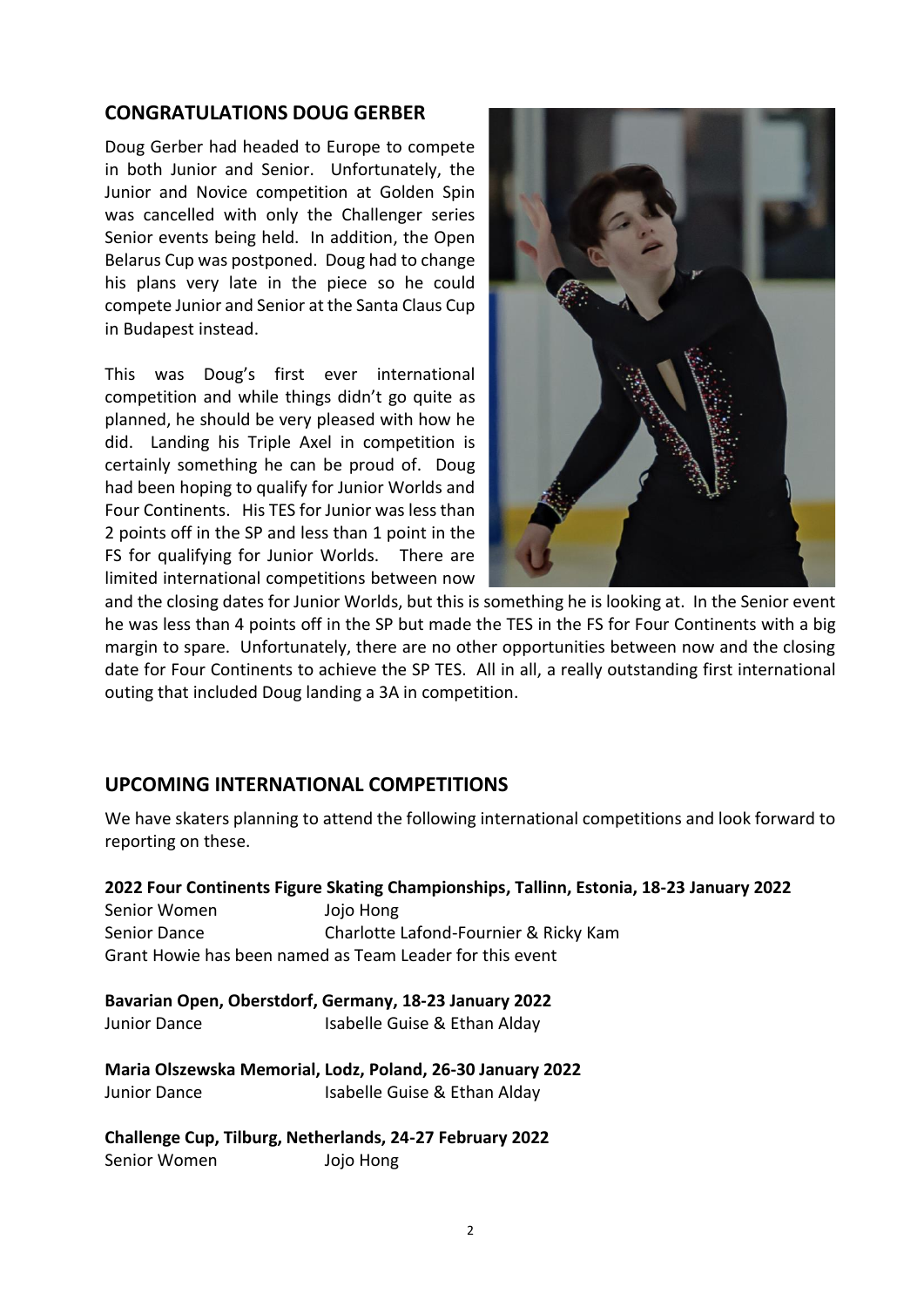#### **2022 World Figure Skating Championships, Montpellier, France, 21-27 March 2022**

Senior Dance Charlotte Lafond-Fournier & Ricky Kam If Jojo also qualifies, Kevin Poit will be named as Team Leader for this event.

Ally Landon-Lane had been planning to attend the Reykjavik International Games, Iceland, 4-6 February 2021, but has had to withdraw from this event.

# **RESULTS FROM RECENT OVERSEAS CLUB COMPETITIONS**

| South Australian State Championships, Adelaide, Australia, 9 - 10 October 2021 |                        |            |                      |                            |  |  |
|--------------------------------------------------------------------------------|------------------------|------------|----------------------|----------------------------|--|--|
| Senior Men                                                                     | Doug Gerber SP $1st/1$ |            | FS $1^\mathrm{st}/1$ | Overall $1st/1$            |  |  |
| The results from this competition are now available.                           |                        |            |                      |                            |  |  |
| Swan Trophy, Perth, Australia, 30-31 October 2021                              |                        |            |                      |                            |  |  |
| Junior Men                                                                     | Doug Gerber            | SP $1st/2$ | FS $1st/2$           | Overall $1st/2$            |  |  |
| Burnsville Minnesota Valley, USA, 6 November 2021                              |                        |            |                      |                            |  |  |
| <b>Excel Juvenile Plus</b>                                                     | Olivia Hughes          |            |                      | Overall 7 <sup>th</sup> /7 |  |  |

# **SELECTION OF INTERNATIONAL REPRESENTATIVES**

As outlined in the October Newsletter, with the cancellation of our 2021 National Championships, alternative plans were put in place to be able to name International Representatives.

Where skaters are still age eligible, selections for the International representative teams have been rolled over from 2020/21 selections from our 2020 New Zealand Ice Figure Skating Championships. Skaters who have qualified for international selection since, including at the Selection event in Dunedin 18-20 June 2020, have been added to this list. Skaters who are no longer competing, or who did not compete in 2021, have been removed from the list.

Skaters marked with an \* are eligible for selection to a grade other than the one they competed in because of their age. Skaters marked with \*\* will age out of the indicated grade at 1 July 2022.

# **International A Team Representative Skaters**

**Advanced Novice Ladies** Hope Zhang\*\*

**Junior Ladies** Dani Gebser\*\* Mirika Armstrong Ella Smith\*\* Ruth Xu\* Jojo Hong \* Ally Landon-Lane



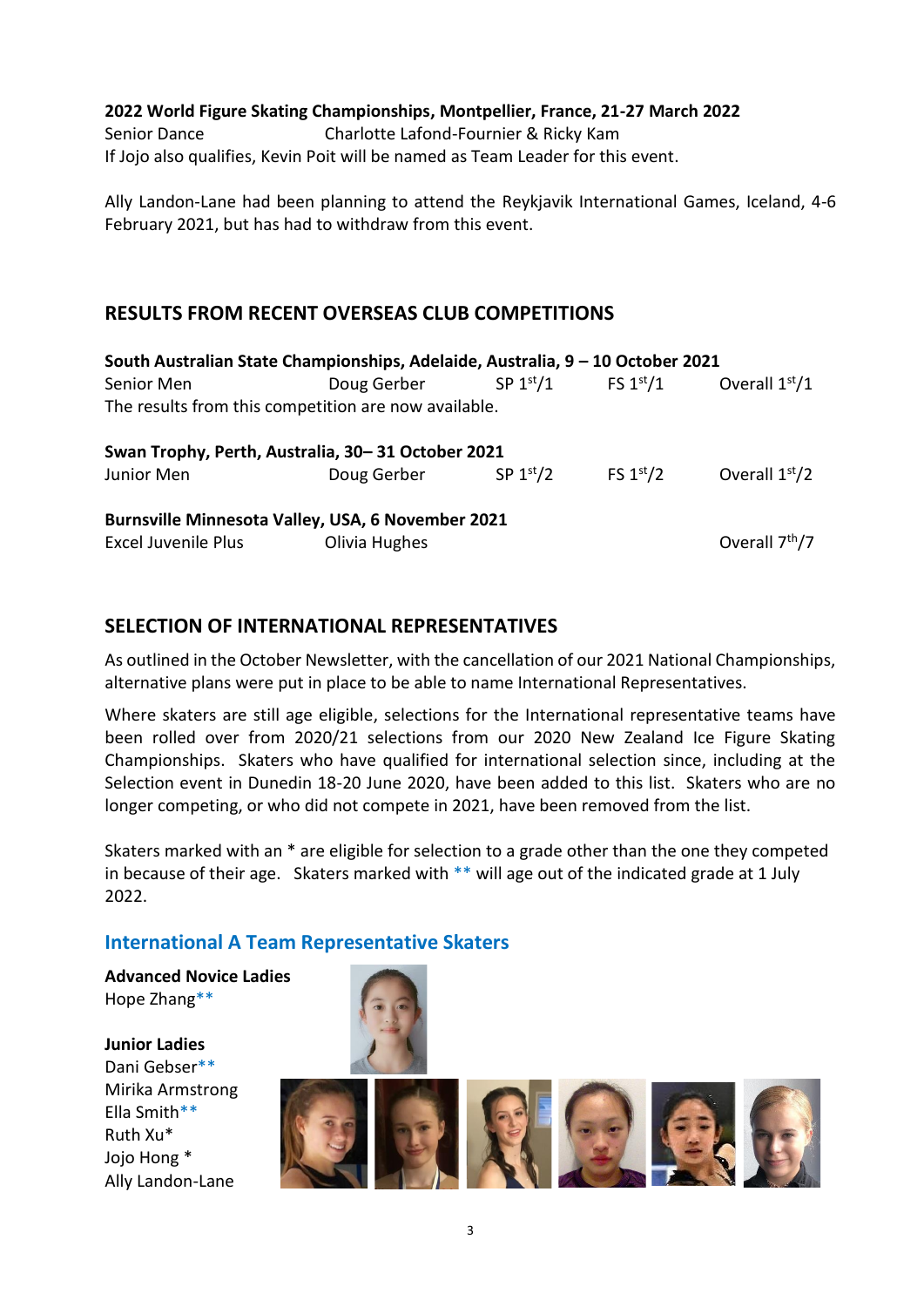**Junior Men** Douglas Gerber\*



**Senior Ladies** Ruth Xu Jojo Hong

**Senior Men** Douglas Gerber

**Senior Dance** Charlotte Lafond-Fournier & Ricky Kam





# **International B Team Representative Skaters**

**Basic Novice Ladies**  Sophie Pokorny Christine Aixinjueluo\*\* Alethea Wong\*\*

**Intermediate Novice Ladies** Jazmyn Evangelou Georgia Chinn\*\* Cara Tang Ann Kyle Olivia Pokorny\*\*

**Advanced Novice Ladies** Brooke Cathro Rebekah Sime \*\*

**Junior Ladies** Asia Tapealava\*\* Misaki Joe Hannah Sime\*\* Natasha Woodacre

**Intermediate Novice Dance** Gemma Pickering & Benji Pickering



















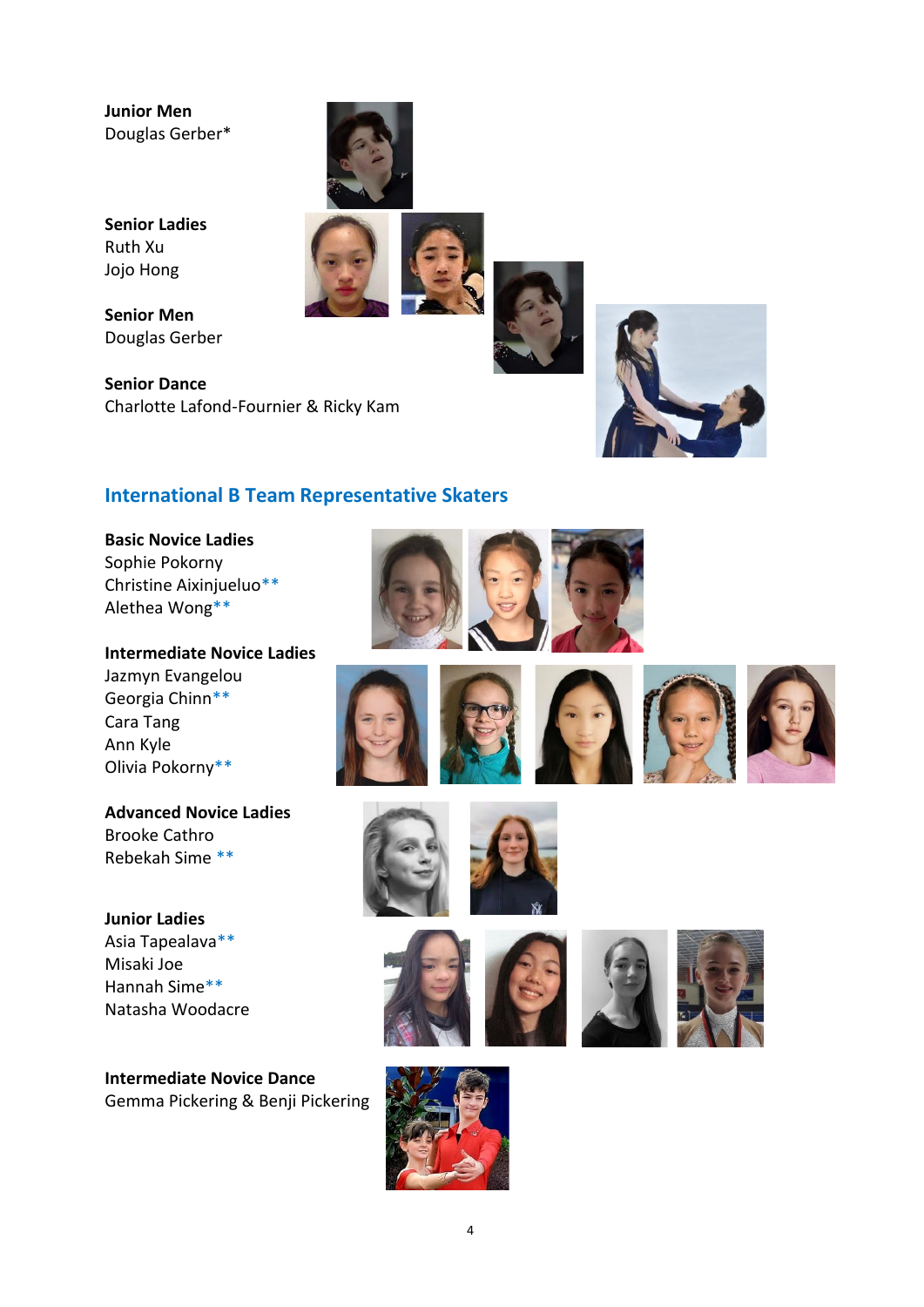#### **Junior Dance**

Isabelle Guise & Ethan Alday \*\*

#### **Mixed Age Synchro**

Cutting Edge: Zara Anthony-Whigham Djuna Elkan Anya Gipp Abby Grimaldi Amelie Henderson Rachael Jannink Levi Keller Rosie Maley Jazelle McCormick Katie Sewell Briar Short Katie St Clair-Newman Paige Symister Tallulah Wilson-Brown





For a synchronized skating team to retain their selection, 75% of the team going to the international competition must have been listed as part of the team selected at the NZ national championships and must meet the grade requirements for that competition. This is the team from the 2020 National Champs.

# **NZIFSA DEVELOPMENT SQUAD FOR 2021/22**

Where skaters are still age eligible, selections for the Development Squad have been rolled over from 2020/21 selections from our 2020 New Zealand Ice Figure Skating Championships. Selections to the Development Squad from the 2021 South Island Championships have been added to the list and are marked with  $\wedge$ . For our Auckland skaters that have moved up a grade and haven't had the opportunity to be considered for Development Squad selections in their new grade in 2021, their inclusion has been based on their results at competitions earlier in the season. These selections are indicated with  $\wedge\wedge$ , along with skaters that have qualified for international selection in their new grade this year and would be expected to have made the Development Squad selections if North Island Championships or our 2021 National Championships had been held.

Development Squad selections are listed alphabetically by surname.

**Pre Elementary Under 12** Luna Wu^^

**Juvenile Under 12** Yuhuan Ding^ Olivia Marks^



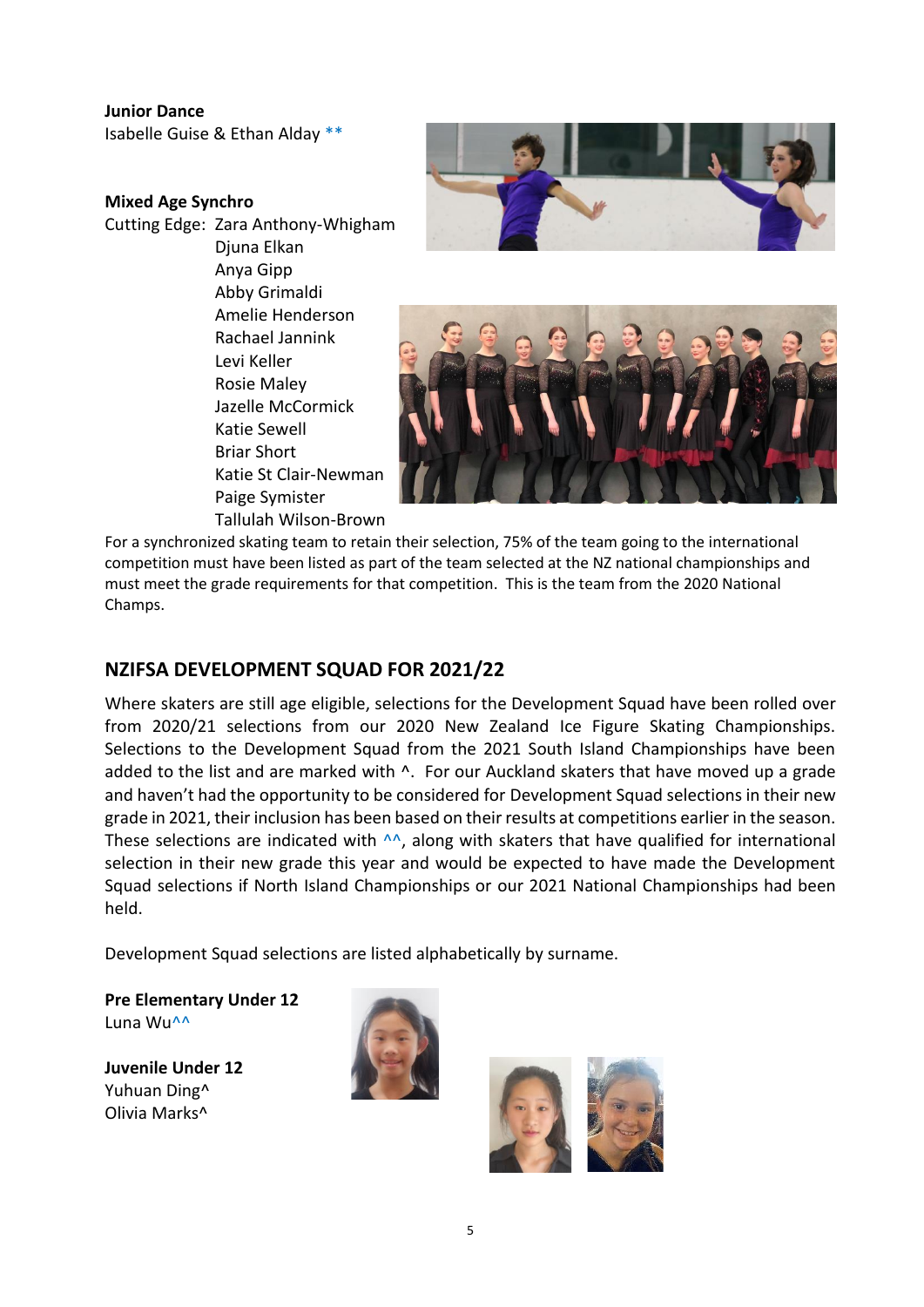**Basic Novice Under 12**  Kaci Jonker^ Lilah Langi-Scott^ Sophie Pokorny<sup>^^</sup> Emily Yang<sup>^^</sup> April Yao^^

**Basic Novice Ladies**  Mira Ren^^ Kelly Zou

# **Intermediate Novice Ladies**

Christine Aixinjueluo^^ Georgia Chinn^^ Jazmyn Evangelou Mya Jonker^ Alethea Wong^^ Connie Yang^^

**Advanced Novice Under 12**  Ann Kyle^^

**Advanced Novice Ladies**  Brooke Cathro Olivia Pokorny<sup>^^</sup> Hannah Sutton Cara Tang^^

**Advanced Novice Men** Star Richens^

#### **Junior Ladies**

Mirika Armstrong Dani Gebser Misaki Joe Ally Landon-Lane<sup>^^</sup> Hannah Sime Ella Smith Asia Tapealava Natasha Woodacre Hope Zhang**^^**



















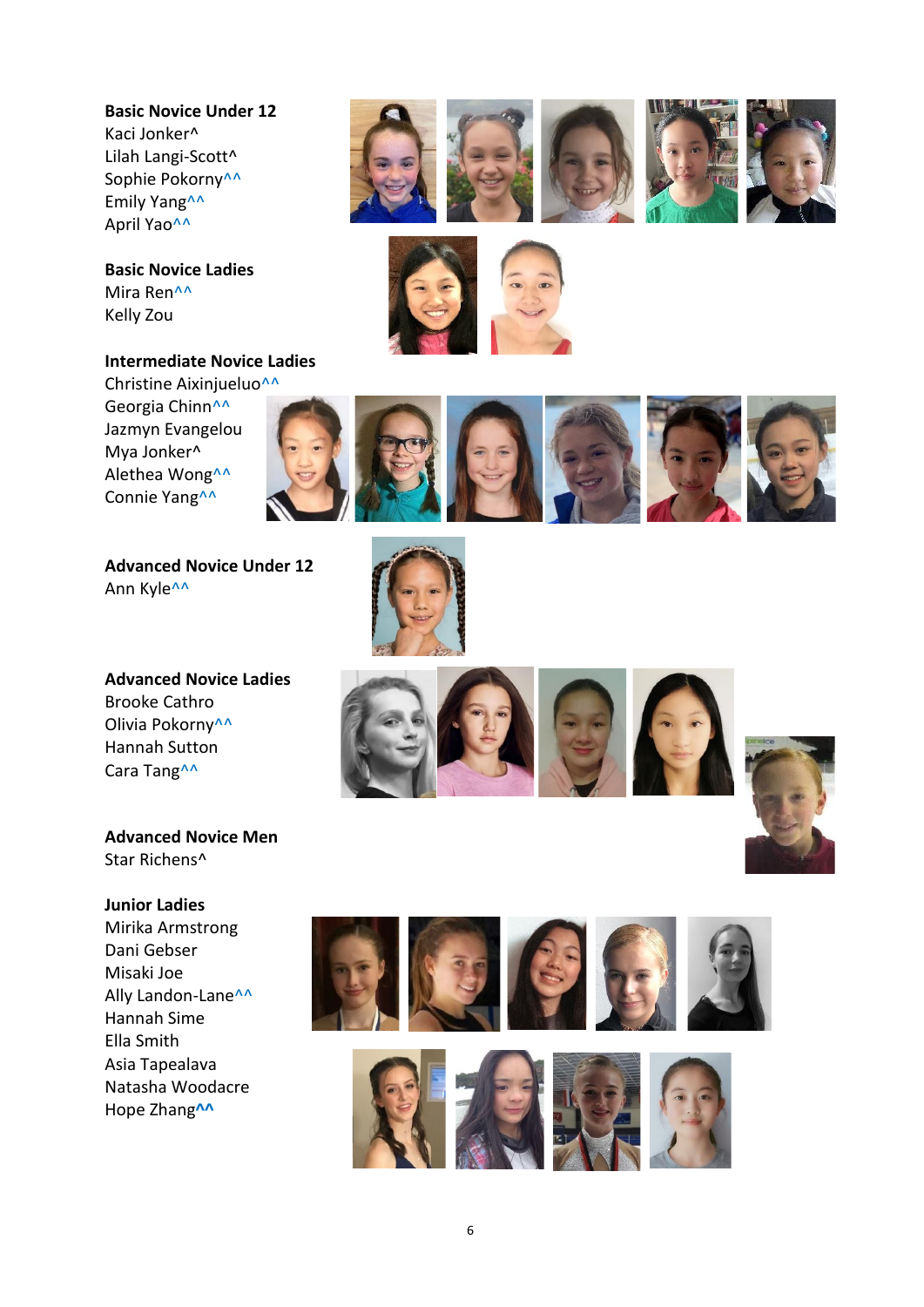**Senior Ladies** Ruth Xu Jojo Hong<sup>^^</sup>

**Senior Men** Douglas Gerber

**Advanced Novice Dance** Gemma Pickering & Benji Pickering^

**Junior Dance** Isabelle Guise & Ethan Alday<sup>^^</sup>

**Senior Dance** Charlotte Lafond-Fournier & Ricky Kam^^





# **SELECTION COMPETITION, DUNEDIN 18 – 20 JUNE 2022**

As per the NZIFSA Selection Policy, this competition is to determine selection and priority order for international competitions with a closing date between 7 July 2022 and one week after our National Championships. The competition will be open to skaters in Basic Novice to Senior grades in all disciplines, plus Mixed Age Synchronized skating, who are age eligible for international competition in their respective grade as at 1 July 2022.

Normally there would be a requirement that skaters were only eligible for selection at this event if they had competed at the previous National Championships. Given the cancellation of the 2021 National Championships the Board have confirmed that for 2022 there will be no requirement to have competed at the previous Nationals, and that the event will be open to all skaters, couples, and teams that meet the other requirements for international selection.

| <b>Discipline</b> | Grade                      | Age as at 1 <sup>st</sup> July 2022 |  |  |
|-------------------|----------------------------|-------------------------------------|--|--|
| <b>Singles</b>    | <b>Basic Novice</b>        | Under 13                            |  |  |
|                   | <b>Intermediate Novice</b> | Under 15                            |  |  |
|                   | <b>Advanced Novice</b>     | Is at least 10 but is under 15      |  |  |
|                   | Junior                     | Is at least 13 but is under 19      |  |  |
|                   | Senior                     | Is at least 15                      |  |  |
| Dance             | <b>Basic Novice</b>        | Under 13                            |  |  |
|                   | <b>Intermediate Novice</b> | Under 15                            |  |  |

## **Age eligibility for entry into Selection Competition**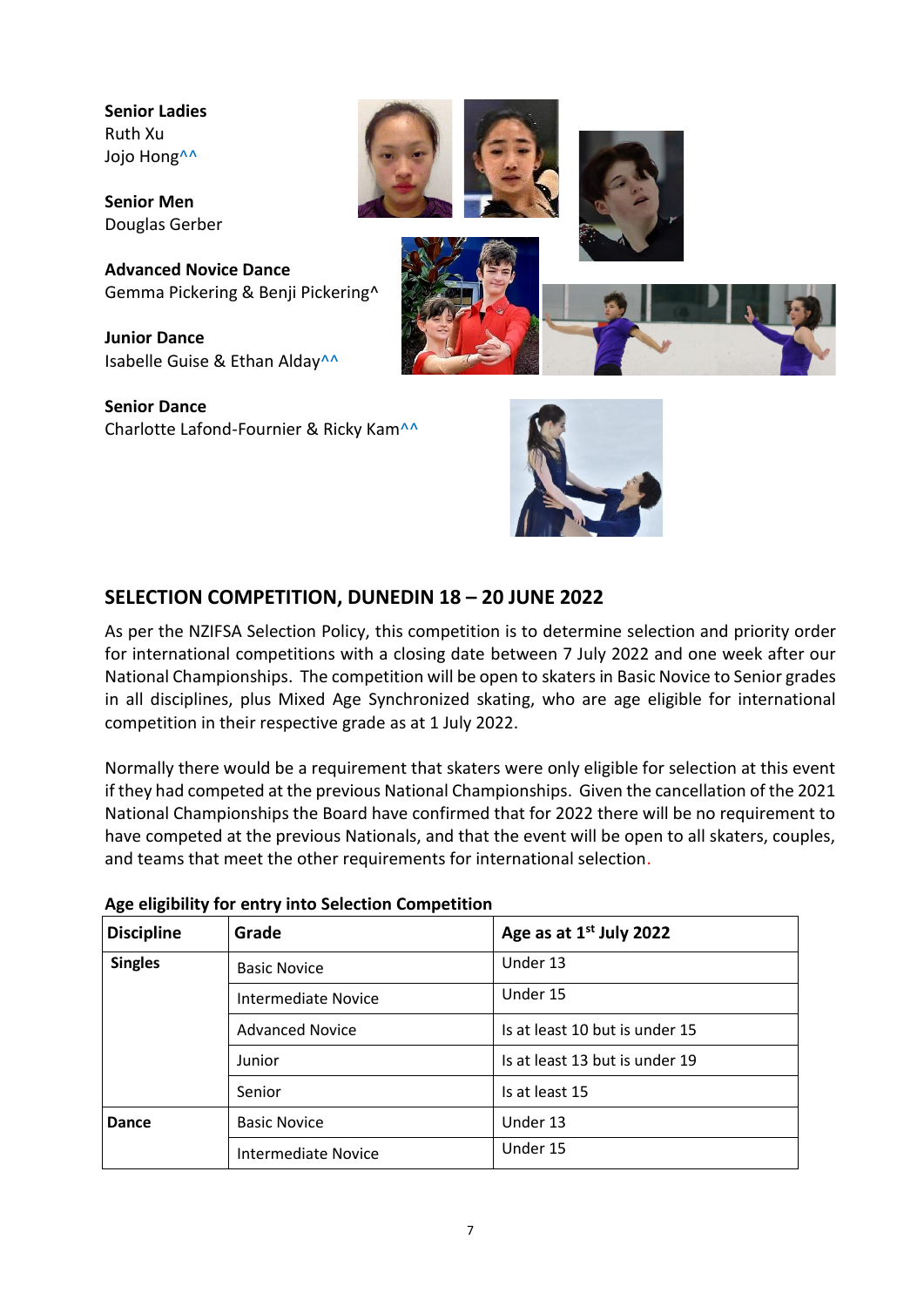|                          | <b>Advanced Novice</b> | Is at least 10, but Ladies under 15, Men<br>under 17 |  |
|--------------------------|------------------------|------------------------------------------------------|--|
|                          | Junior                 | Is at least 13, but Ladies under 19, Men<br>under 21 |  |
|                          | Senior                 | Is at least 15                                       |  |
| <b>Pairs</b>             | <b>Basic Novice</b>    | Under 15                                             |  |
|                          | <b>Advanced Novice</b> | Is at least 10, but Ladies under 15, Men<br>under 17 |  |
|                          | Junior                 | Is at least 13, but Ladies under 19, Men<br>under 21 |  |
|                          | Senior                 | Is at least 15                                       |  |
| Synchronised<br>Skating* | Mixed Age Novice       | No age restrictions                                  |  |
|                          | <b>Basic Novice</b>    | Is at least 10 but is under 15                       |  |
|                          | <b>Advanced Novice</b> | Is at least 10 but is under 15                       |  |
|                          | Junior                 | Is at least 13 but is under 19                       |  |
|                          | Senior                 | Is at least 15                                       |  |

\* At least 75% of team must meet age requirements, and to retain selection 75% of the team going to the international competition must have been listed as part of the team at the selection competition; all must meet the grade requirements for the international competition

# **2022 NATIONAL CHAMPIONSHIPS, AUCKLAND, 18 – 21 OCTOBER 2022**

We are very pleased to confirm that the 2022 New Zealand Ice Figure Skating Championships will be held at Paradice Botany, Auckland and hosted by the North Island Ice Skating Sub Association. The competition will run Tuesday 18 – Friday 21 October (i.e. the first week of Term 4). We will have a provisional schedule for you early in the new year indicating what events will be held on which days.

# **VIRTUAL ANNOUNCEMENT OF 2021 AWARDS**

At our National Championships we would normally have announced the winners of the Administrator of the Year, Sportsperson of the Year, and presented the Norman Cameron Cup of Excellence if deemed appropriate. Instead, we would like to recognize these awards with a recorded presentation that we will make available in January. Below please find the nominations we received for the Administrator of the Year and the Sportsperson of the Year Awards.

# **ADMINISTRATOR OF THE YEAR**

There were five nominations for this award this year and each of the nominees have made a significant contribution to the administration of our sport. The nominees were Katherine Bennetts, Mandi Gerber, Selina Rae, Sharon Scholtz and Karen Smith.

## **Criteria:**

■ Take on a leadership or integral role in their club/sub association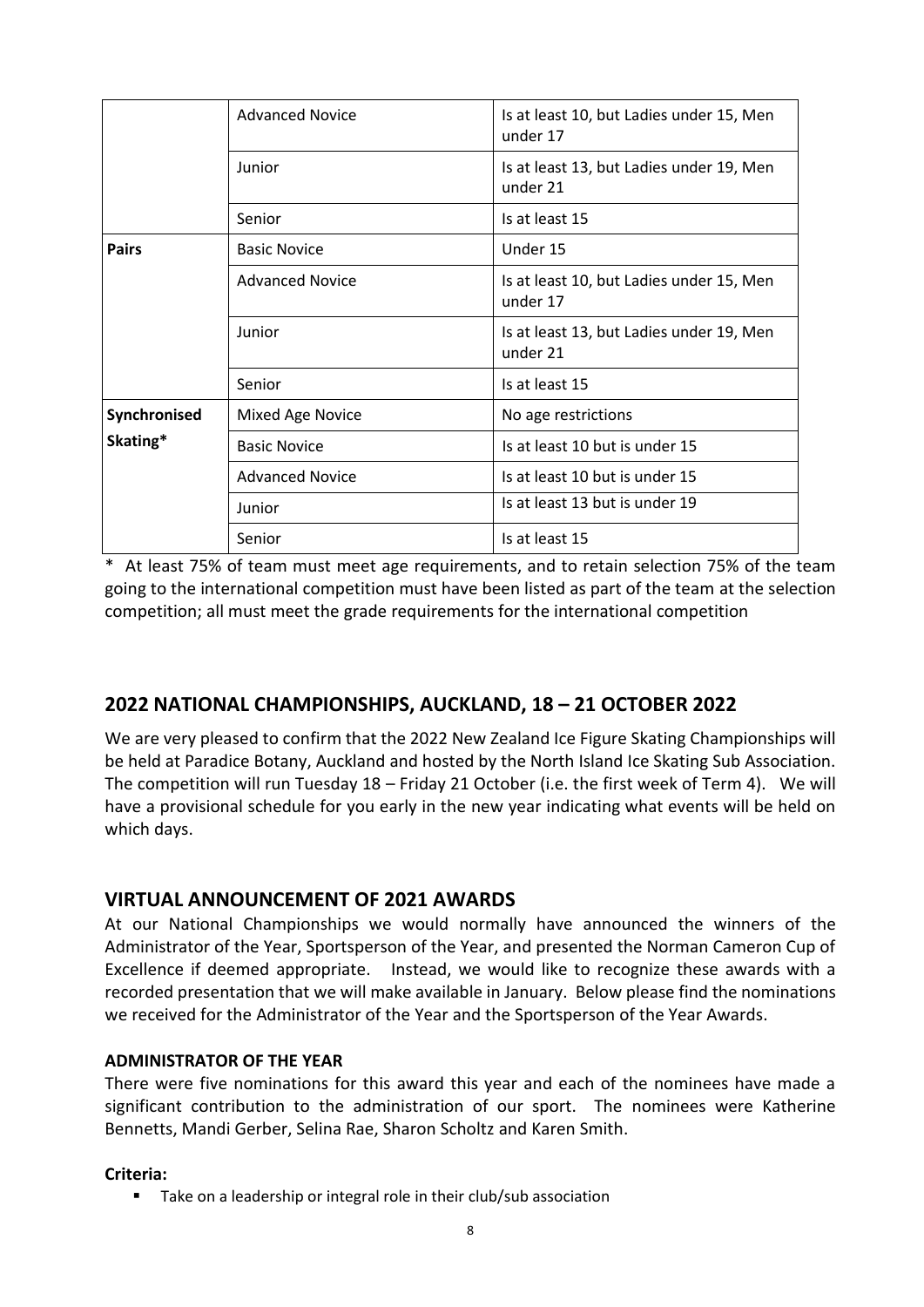- Take on administrative/organizational roles and perform their duties in a manner that progresses the sport or enhances the functioning of the club/sub-association.
- Positive role model for other administrators of our sport.
- Possibly work in a mentoring role within the club/sub-association.

#### **Katherine Bennetts – Centaurus Ice Skating Club**

Katherine first joined the Centaurus Ice Skating Club Committee in November 2013 and took the helm as President the following year. After two years as President, she took a break from the role to focus on other commitments but stepped up again in 2018 and has remained in the position since then. As Centaurus President, Katherine works hard to foster a positive club environment and find ways the club can improve and provide opportunities for club skaters to achieve their aims. She actively encourages parents and skaters to get involved in the running of the club and in any club events. Katherine runs a steady ship and is a great volunteer, wearing the Centaurus club jacket with pride. She puts herself forward for assisting at CMFSC Club Champs and this year took on a huge amount of the organisation and oversight of South Island Champs when it was jointly hosted by CISC & CMFSC.

#### **Mandi Gerber - Auckland Ice Figure Skating Club**

Mandi has a wealth of experience from years of club and sub-association membership, and is always willing to help. Most recently, she has taken on the co-ordination, organisation and execution of all North Island tests for the three representative clubs. Earlier this year, Mandi copresented a NZIFSA workshop for data and replay operators, guiding new recruits in their practical training before the competition season. Mandi also serves in these roles at competitions, where she continues to mentor newer operators. Before a competition, Mandi works tirelessly behind the scenes, completing data input and constructing panels to ensure that the competitions run smoothly. Mandi has always been incredibly approachable, knowledgeable and humble, and is an asset to her club.

#### **Selina Rae - Allegro Ice Dance Club**

Selina has taken on the role of President in both the Allegro club and the North Island Sub-Association, and is doing a fantastic job in deftly balancing these positions. Due to her position in NIISSA, she has also been responsible for overseeing both the organisation of NZ Nationals this year and its subsequent reorganisation for next year. Selina is passionate about creating opportunities for skaters. She works tirelessly and has an absolute will to see the sport succeed.

#### **Sharon Scholtz - Allegro Ice Dance Club**

Sharon has taken over the Allegro club secretary role from Bridget Danbrook this year: no easy task, but she has accomplished it with aplomb. In addition to capably handling the daily details of running the Allegro club, Sharon is also looking after all of the finance for the club's synchro teams. This is a massive administrative effort, for which the club is very grateful.

#### **Karen Smith – Glenburn Figure Skating Club**

Karen has been the President and Test Administrator of the Glenburn Figure Skating Club since 2020. Previously, she held the role of Club Secretary for 6 years. She is also currently the Vice President of the North Island Ice Skating Sub-Association. Karen both set up and maintains the Glenburn Figure Skating Club website. Her skills in this area are invaluable not only to the club and local area, but to skating in general. Under Karen's leadership, club membership has increased: no small feat considering rink closures and lockdown restrictions. She is constantly in communication with the members of the club: always ready to answer questions about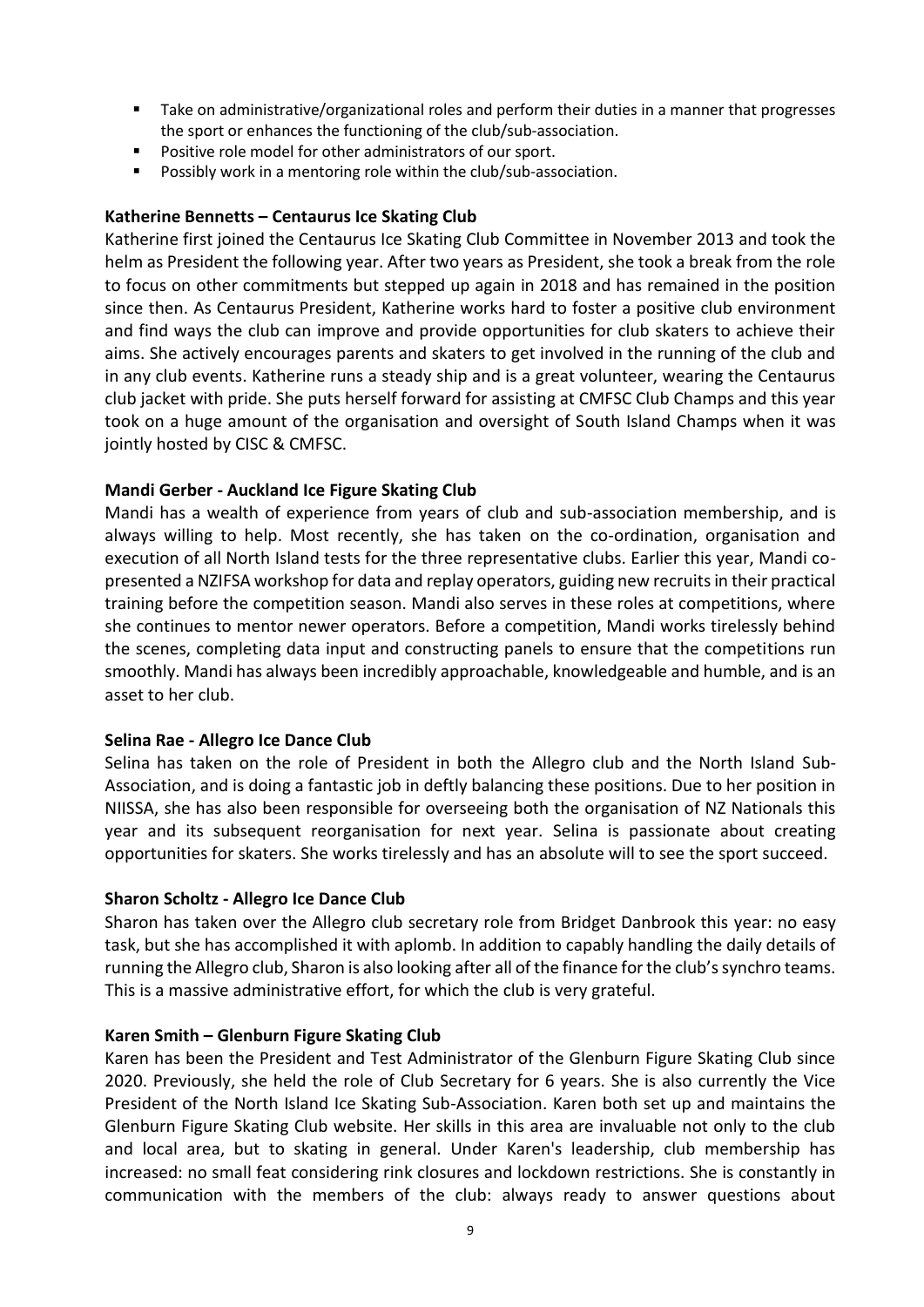development in skating or provide information for skaters of any level of experience. Karen also works with local KiwiSkate groups to provide information that will assist in the transition from group learning to private lessons, and eventually into testing and competition. The annual Glenburn Figure Skating Club competition happens courtesy of Karen's exceptional organisational skills, and she is involved with organising fundraising for both the Glenburn Figure Skating Club and the North Island Ice Skating Sub-Association.

#### **SPORTSPERSON OF THE YEAR**

Four people were nominated for this award. The nominees were Maddi Blincoe, Tracy Hipkiss, Victoria Larsen and Jenna Scholtz.

#### **Criteria:**

- Positive role model for other skaters
- Demonstrate a "fair play" attitude/good sportsmanship
- Positive and tangible contribution to their club and the sport in general
- Active role in the activities offered by the club and/or skate school, e.g. club nights, fundraising, Kiwi Skate coaching sessions

#### **Maddi Blincoe - Auckland Ice Figure Skating Club**

Maddi sets her sights high and works incredibly hard to make her dreams a reality. She shows true dedication to her sport and to her fellow skaters, and is willing to push herself outside her comfort zone. Despite the falls, Maddi always picks herself up and continues with a smile on her face. She never misses a practice and her constant positive attitude has helped Iift many a training session. Maddi values her teammates and believes that 'giving back' to a sport that she loves is just as important as being in a winning team. Maddi skates in Youth Interpretive singles and is part of two synchro teams: Black Ice (Senior) and Silver Ice (Mixed Age). In Silver Ice, Maddi acts as a team captain. Her Ieadership on and off the ice has helped many new skaters and her enthusiasm is contagious. She always has a kind word for other skaters. Maddi is the first to volunteer for anything skating-related: she has participated in and helped organise fundraising initiatives, helped with costume 'blinging', run off ice classes and given up her time to help younger and less experienced synchro skaters. She is the first to volunteer at competitions, and will always put herself forward to help out in any capacity. Maddi is highly motivated, incredibly self-disciplined and at the same time is unpretentious and humble in her achievements. Her kindness and compassion, her unfailing loyalty and her perpetual cheerfulness make her the perfect team player.

#### **Tracy Hipkiss – Allegro Ice Dance Club**

Tracy's enthusiasm for ice skating and her love of the sport are well known. She has a great rapport with her young skaters and creates a safe, welcoming and happy learning environment. She continuously goes above and beyond, showing a tireless commitment to the development of both her solo and synchro skaters.

#### **Victoria Larsen – Glenburn Figure Skating Club**

Victoria demonstrates a welcoming, fair-play attitude both on and off the ice and is a positive role model for all skaters. In the past 12 months, Victoria has had major surgery on her knee: she had to return to walking and running before she could return to skating. She has put in a lot of hard work and shown dedication and commitment to the sport she loves. During this time, Victoria could be found at many competitions, including Nationals, supporting others. Her supportive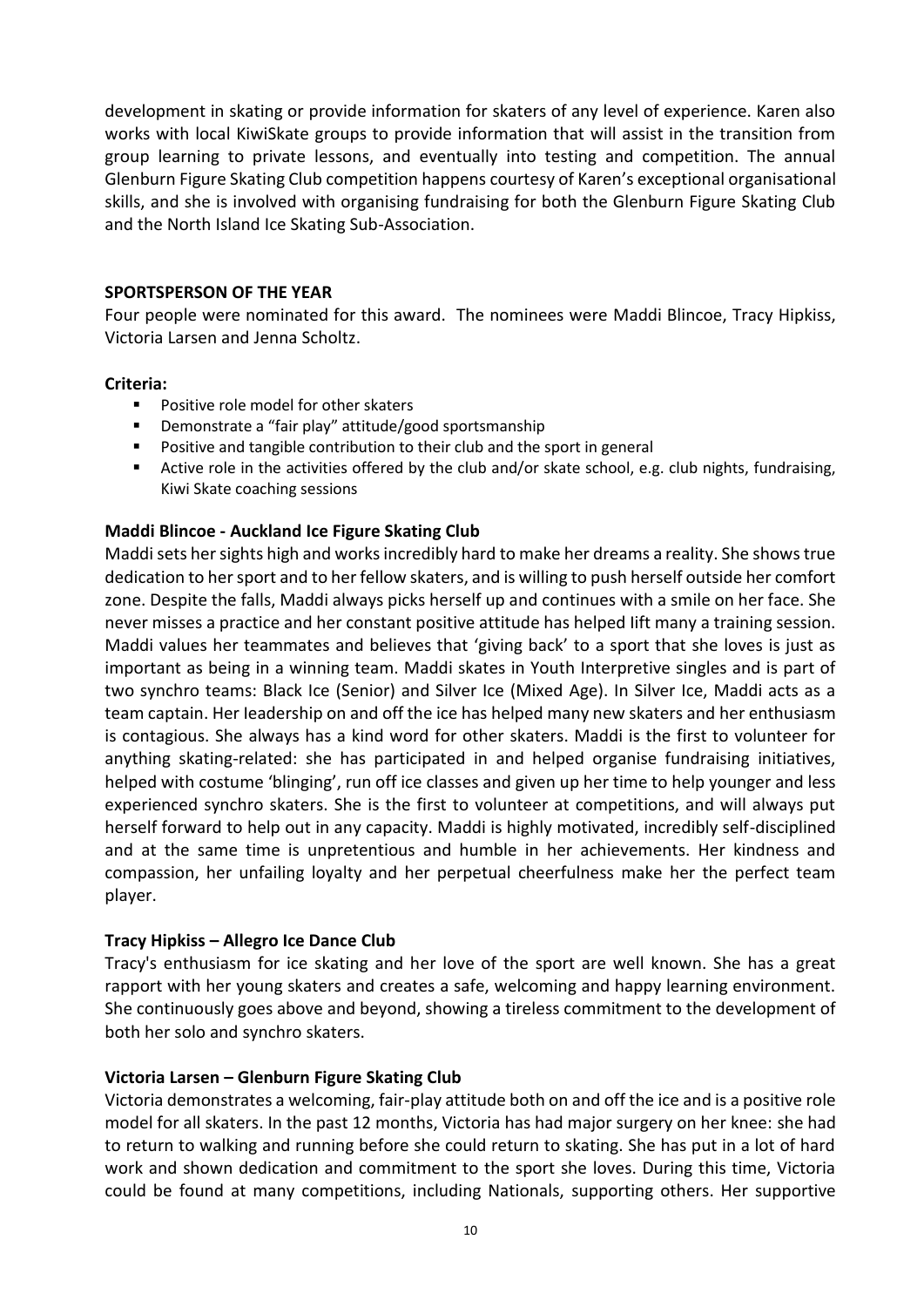nature shows equally in Victoria's involvement in other aspects of skating: she coaches skate school with enthusiasm and excitement; she participates in club activities; and she is never short of ideas for fund-raising.

#### **Jenna Scholtz – Allegro Ice Dance Club**

Jenna is dedicated to skating as a sport and the development of the younger skaters. Jenna will often be found at additional training sessions working with younger skaters helping them to learn new skills. She gives up her time on a weekly basis to be with younger synchro teams and is always there encouraging them at competitions, even if she is not skating herself. Jenna has also spent time this year improving her own coaching skills so she can assist further skaters in the future. She is truly dedicated to the sport

## **NORMAN CAMERON CUP OF EXCELLENCE**

The cup is awarded to the skater, couple, pair or team that has excelled in skating over the year, in international competitions or have had an outstanding year in skating. The trophy is only to be awarded if a skater deserves it and fits the above criteria. The Norman Cameron Cup was awarded in 2021 and we look forward to sharing this decision with you.

## **DEVELOPMENT ACTIVITIES FOR 2022**

In the January newsletter we will have details of the development activities for the year. Below we include a brief outline of what is planned.

#### **Stroking Seminar refresher for Coaches & Judges**

In response to several requests for a refresher for judges and coaches on the requirements of the Stroking tests, we are organising seminars to be held in Auckland, Christchurch and Dunedin. We are still finalising the dates, but at this stage please pencil in 19 & 20 February.

#### **Coaching Courses**

At least three KiwiSkate and Introduction to Coaching Courses are planned. At this stage a course in Auckland and in Christchurch in Term 1, and a course in Otago/Southland early in April/May.

The ISU are still developing the materials for their Level 2 and 3 courses (which equate to our Level 1 and 2) and we expect it to be 2023 before we will be able to deliver these.

#### **Officials Training in April & May**

- ➢ Referee training. Three separate online workshops (singles/pairs- pairs H & S aspects) (SYS) (Dance).
- ➢ New Probationary SYS and Dance online session
- $\triangleright$  SYS Tech Panel face to face if possible
- $\triangleright$  SYS Judges online session
- $\triangleright$  Dance Tech Panel face to face if possible.
- $\triangleright$  Dance Judges online session.
- ➢ Data/Replay online session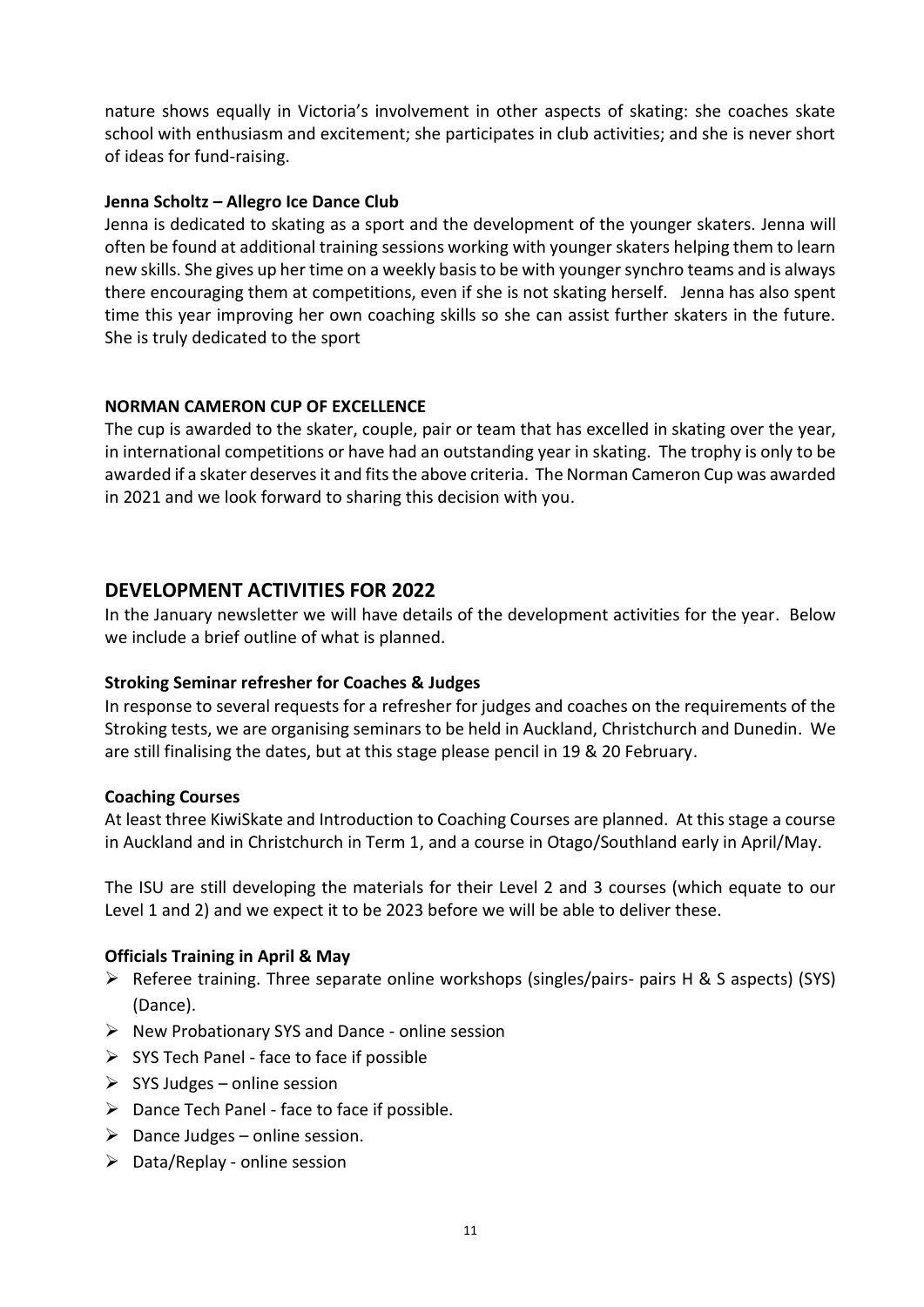## **Skater Development**

Dates, locations and the specifics of each workshop are still being confirmed, however, we are planning the following:

- ➢ *Singles Basic Novice to Senior* Regional Workshops with virtual international coaches. Auckland (x2), South Island (x2). April school holidays.
- ➢ *Singles Pre-Elementary, Elementary & Juvenile* 2-day workshops (x3), Auckland, Christchurch and Otago/Southland. May.
- ➢ *Ice Dance, All levels*. Pattern dance, 2-day workshop, Dunedin.
- ➢ *Synchronized Skating, All Levels*. 3-day workshops (x2) Auckland and Dunedin.

# **GATHERING AND EVENTS UNDER THE COVID PROTECTION FRAMEWORK**

Under the Covid Protection Framework there are different Rules for activities at the different traffic light levels depending on whether an activity is classified as an Event or a Gathering, and whether vaccine passes are required or not. Sport NZ has provided some additional "Guidance [on events…"](https://sportnz.org.nz/resources/guidance-on-events-for-sport-and-active-recreation/) Based on this and further clarification at an additional Sport NZ forum specifically to discuss events, the Board have determined that club competitions, Otago Southland Champs and test sessions, where we are likely to know most of the people present - can be classed as "gatherings". The Selection Competition, Nationals and North and South Island Champs are deemed "events" at this point in time. Please refer to the information on the Sport NZ website [COVID-19 Protection Framework | Sport New Zealand -](https://sportnz.org.nz/covid-19-response/covid-19-protection-framework/) Ihi Aotearoa (sportnz.org.nz).

Most, but not all, rinks have determined that a Covid Vaccine Pass is required for everyone over 12 years and 3 months. For commercial rinks to remain financially viable at the Orange and Red Traffic Light settings, this decision is a necessity. Ice Sports Southland do not require vaccine passes, though they have communicated to their members that Vaccine Passes may be required for some activities.

In addition to any vaccine pass requirements required by a given rink, the NZIFSA Board have confirmed that all competitions will require Vaccine Passes (plus appropriate health measures as deemed necessary – e.g. masks, distancing etc). Test sessions will not require vaccine passes unless already a requirement of the rink. However, additional health requirements need to be in place – particularly where vaccine passes are not required – masks, distancing, no spectators etc. The NZIFSA will be communicating with Clubs and Officials regarding what those additional requirements will be. In the meantime, all requests for judges for test sessions still need to be sent to the NZIFSA Test & Competition Secretary, Ina Paul. This is to help minimise the pressure put on judges to be available to judge if they have concerns regarding their risk of exposure to COVID 19.

# **OFFICIALS DIRECTOR - CASUAL VACANCY TO BE FILLED.**

Melissa Cummings is stepping down from her role of Officials Director due to family commitments. The CEO and Board wish to extend their sincere thanks for the contribution Melissa has made in this role.

As allowed for in the Constitution, the Board are seeking to fill this vacancy, with the appointee to hold office until the next AGM (9 April 2022). The Board are calling for expressions of interest